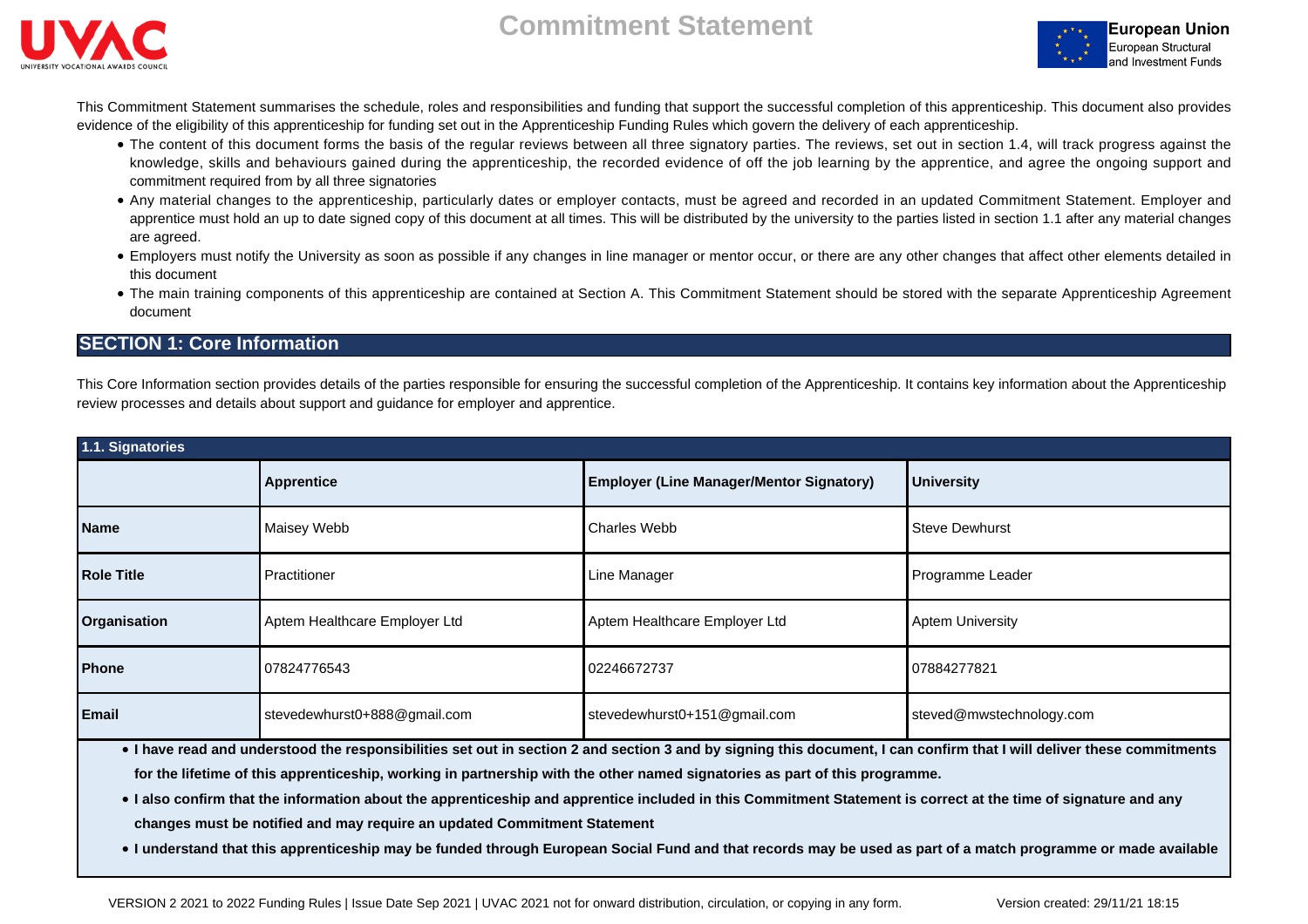



| for audit or other monitoring purposes |            |            |            |  |  |  |
|----------------------------------------|------------|------------|------------|--|--|--|
| Signature                              | M.Webb     | C.Webb     | S.Dewhurst |  |  |  |
| <b>Date</b>                            | 27/07/2021 | 27/07/2021 | 27/07/2021 |  |  |  |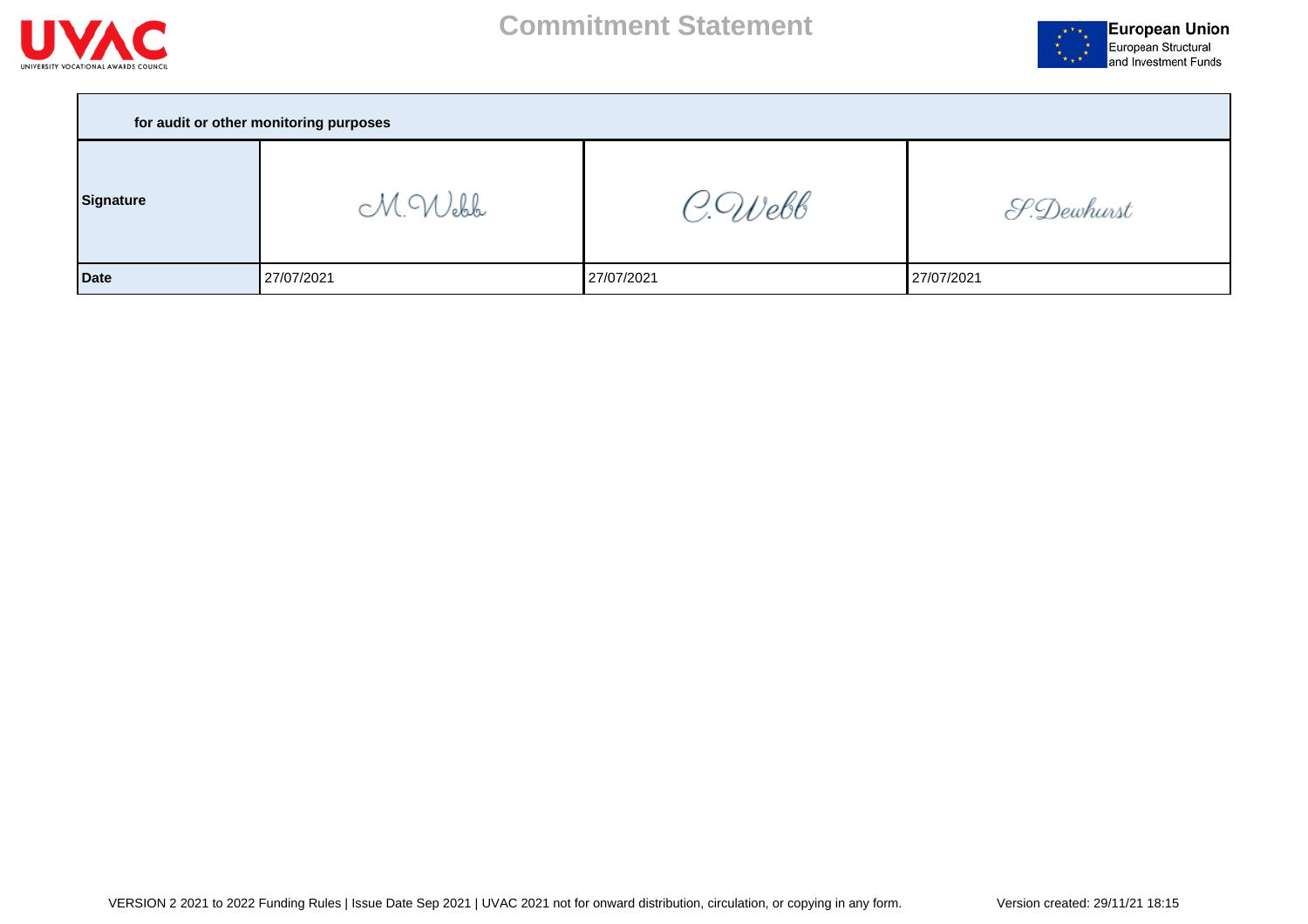



| 1.2 Other partners involved in the delivery of this apprenticeship |                                                                                                  |                              |                                     |  |  |
|--------------------------------------------------------------------|--------------------------------------------------------------------------------------------------|------------------------------|-------------------------------------|--|--|
|                                                                    | <b>End-point Assessment Organisation<sup>1</sup></b><br><b>English &amp; Maths Subcontractor</b> |                              | <b>Other Delivery Subcontractor</b> |  |  |
| <b>Organisation</b>                                                | NOCN Group (EPA0014)                                                                             | Aptem Employer Subcontractor | Aptem Employer Subcontractor        |  |  |
| <b>Key Contact</b>                                                 | Thomas Webb                                                                                      | James Webb                   | James Webb                          |  |  |
| <b>Phone</b>                                                       | 0300 1234 345                                                                                    | 01827445663                  | Ⅰ01827445663                        |  |  |
| l Email                                                            | twebb@nocn.org.uk                                                                                | stevedewhurst0+359@gmail.com | stevedewhurst0+359@gmail.com        |  |  |

### **1.3. The Apprenticeship covered by this Commitment Statement**

The details of the Apprenticeship set out here under each heading must be replicated in the employers' Apprenticeship Service account, the employer/apprentice Apprenticeship Agreement and in the university's Individualised Learner Record for this apprenticeship.

| The Apprenticeship<br>Programme                                    |                                | Nursing associate (NMC 2018) Apprenticeship Standard |                               |            |                                         |                                                                                                                                                             | Reference                      | ST304                                       |                |                                                  |                                                           |                                     |
|--------------------------------------------------------------------|--------------------------------|------------------------------------------------------|-------------------------------|------------|-----------------------------------------|-------------------------------------------------------------------------------------------------------------------------------------------------------------|--------------------------------|---------------------------------------------|----------------|--------------------------------------------------|-----------------------------------------------------------|-------------------------------------|
|                                                                    | <b>Qualifications Achieved</b> |                                                      | <b>FDSc Nursing Associate</b> |            |                                         |                                                                                                                                                             |                                |                                             |                |                                                  | Level                                                     | Level 5                             |
| Training<br><b>Period</b><br>$\textsf{Starts}^2$                   | 27/07/2021                     | <b>Training Period</b><br>Ends <sup>3</sup>          |                               | 27/07/2023 | Apprenticeship<br>End Date <sup>4</sup> |                                                                                                                                                             |                                | 27/10/2023                                  |                | <b>Duration</b>                                  | 104.4 weeks                                               |                                     |
| <b>Contract</b><br>ed Paid                                         |                                | <b>Contract Type</b>                                 |                               |            | <b>Employer Levy</b>                    |                                                                                                                                                             |                                |                                             | Off the<br>Job | Weeks<br>duration<br>less 5.6<br>weeks per Hours | Off the Job<br><b>Required</b><br><b>Training</b>         | 709                                 |
| <b>Hours</b><br>(weekly<br>38.0<br>average<br>without<br>pvertime) |                                | <b>Apprentice's Typical Working Hours Pattern</b>    |                               |            |                                         | <b>Required</b><br>year leave<br><b>Training</b><br>multiplied<br><b>Hours</b><br>  by<br><b>Calculati</b><br>Contracte<br>d Paid<br>l on<br>Hours *<br>20% | <b>English</b><br>&maths hours | None                                        |                |                                                  |                                                           |                                     |
|                                                                    |                                | M                                                    |                               | W          |                                         |                                                                                                                                                             | S                              | lS                                          |                |                                                  | <b>Total initial</b>                                      | 807 hours over the lifetime of this |
| <b>Statutory</b><br>Leave for<br>51 Days<br>the<br>duration        | 7.5                            | 7.5                                                  | 7.5                           | 8.0        | 7.5                                     | No                                                                                                                                                          | l No                           | <b>Hours</b><br>None<br><b>Exempte</b><br>d |                |                                                  | <b>Off the Job</b><br>Planned<br>Learning<br><b>Hours</b> | apprenticeship<br>$= 23$<br>$\%$    |

<sup>1</sup>Where the End Point Assessment Organisation is not known at the start of the apprenticeship, this column may be left blank but must be updated as soon as the EPAO has been appointed. The University must update and distribute the updated Commitment Statement to all signatories in section 1.1

<sup>2</sup>The date of the first training activity. This is also the start date of the 'practical period' This start date must be repeated as the start of the practical period on the Apprenticeship Agreement, the Individualised Learner Record and the Apprenticeship Service account, where one exists

<sup>3</sup>This is the 'Planned End Date on the ILR – the date by which the apprentice is agreed as ready for their EPA. This is also the end of the 'practical period' in the Apprenticeship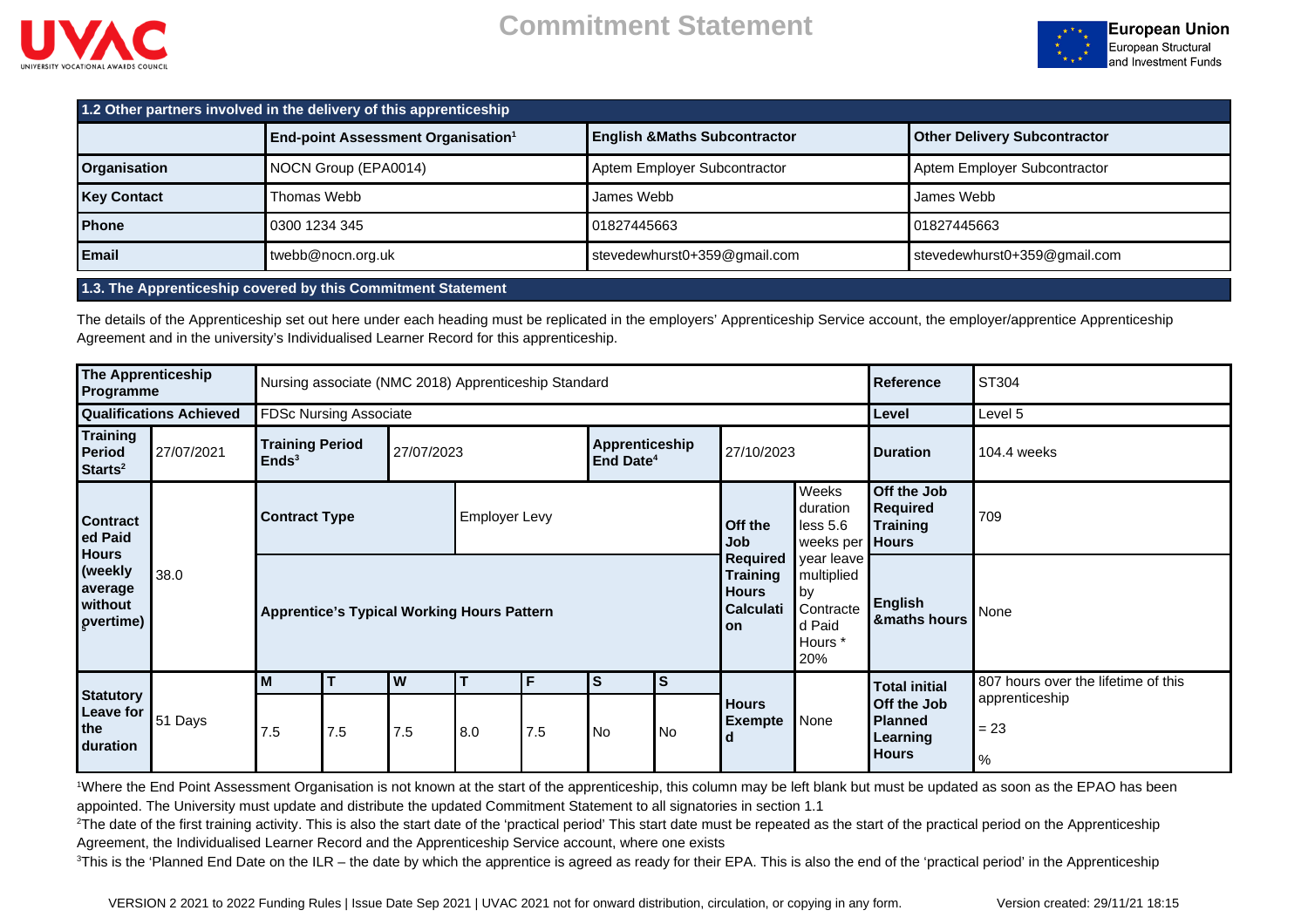



#### Agreement

<sup>4</sup>This is the date when the EPA should have been completed. It is the last day of the End-point Assessment where the apprentice successfully passes their EPA. <sup>5</sup>Evidence of contracted hours must be supplied by the employer

### **1.4. Apprenticeship Review Schedule and Attendees**

Reviews between the university, employer and apprentice will take place throughout the apprenticeship to discuss progress, review impact, confirm success and identify any actions needed to ensure the success of the apprenticeship.

| Review Schedule                              | Frequency | <b>Attendees</b>  | Format <sup>6</sup> | l Name<br>l Role      | <b>Contact phone number</b><br><b>Contact Email</b> |
|----------------------------------------------|-----------|-------------------|---------------------|-----------------------|-----------------------------------------------------|
| Apprentice/Academic<br><b>Mentor Reviews</b> | Termly    | <b>University</b> | On Line             | <b>Academic Tutor</b> | 01234 567897                                        |
| <b>Tri-partite Reviews</b>                   | Termly    | <b>University</b> | On line             | <b>Academic Tutor</b> | 01234 567897                                        |
|                                              |           | <b>Employer</b>   | Phone               | Charles Webb          | 02246672737<br>stevedewhurst0+151@gmail.com         |

<sup>6</sup>The apprentice and their line manager must be provided with guidance on the Agenda and preparation required and dates must be included, where known, in Annex A Employers must attend every review.

| 1.5. Further Support and Guidance       |                                              |                                                                                                                                                                                   |                                                     |                                                                     |               |                                             |
|-----------------------------------------|----------------------------------------------|-----------------------------------------------------------------------------------------------------------------------------------------------------------------------------------|-----------------------------------------------------|---------------------------------------------------------------------|---------------|---------------------------------------------|
| <b>Contacts</b>                         | <b>Support Available</b><br><b>Name</b>      |                                                                                                                                                                                   | <b>Contact phone number</b><br><b>Contact Email</b> |                                                                     |               |                                             |
| Personal Tutor or Academic<br>Mentor    |                                              | Tutorial                                                                                                                                                                          | John                                                |                                                                     | 07853 7746632 |                                             |
| Programme Director                      |                                              | Meeting                                                                                                                                                                           | John                                                |                                                                     | 07853 7746632 |                                             |
|                                         | Programme Administrators<br>By Phone<br>John |                                                                                                                                                                                   | 07853 7746632                                       |                                                                     |               |                                             |
|                                         |                                              | <b>Section 2: Key University &amp; Apprenticeship Policies</b>                                                                                                                    |                                                     |                                                                     |               |                                             |
| Key<br><b>Processes</b><br>and Policies | <b>Process</b>                               |                                                                                                                                                                                   |                                                     | <b>First Point of Contact</b><br>Name, Role, Email, Phone<br>number |               | <b>Reference Document or Policy</b><br>Link |
| <b>Attendance</b><br>& Absence          |                                              | • In the event that you are not able to attend university or join a planned face to face or<br>online live session you must inform the university as soon as possible after first |                                                     | John Smith Student Support<br>Advisor - jsmith@aptem.com            |               | This Document                               |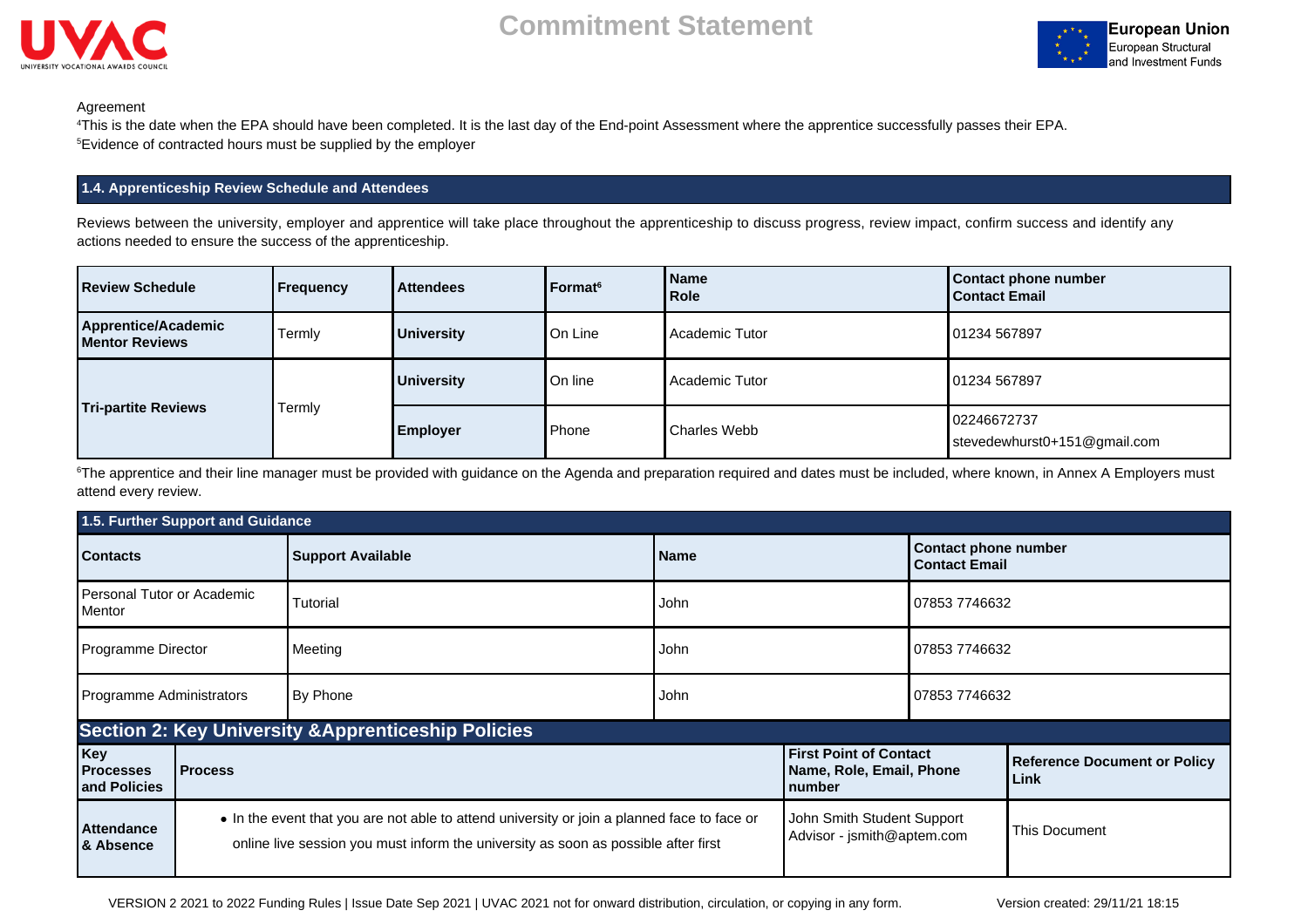



|                                      | contacting your employer. If you are unable to attend any of the modules listed on your<br>timetable you should contact XX role without delay, who will provide you with an<br>alternative date for your attendance and/or will liaise with the Programme Director to<br>determine an appropriate course of action for you.<br>• Please be aware that alternative dates are subject to availability and are dependent on<br>the programme timetable, so you may be required to undertake additional learning<br>during your working day<br>. You must also keep your log or journal, detailing the hours that you spend in the off the<br>job learning elements within this apprenticeship up to date - noting absences and time<br>spent on rescheduled learning.                                                      | 07336 377463                                                             |                      |
|--------------------------------------|-------------------------------------------------------------------------------------------------------------------------------------------------------------------------------------------------------------------------------------------------------------------------------------------------------------------------------------------------------------------------------------------------------------------------------------------------------------------------------------------------------------------------------------------------------------------------------------------------------------------------------------------------------------------------------------------------------------------------------------------------------------------------------------------------------------------------|--------------------------------------------------------------------------|----------------------|
| Recording<br>Off the Job<br>Learning | • It is the apprentice's responsibility to maintain an accurate and up to date record of the<br>time they spend in off the job learning through updating our management system xxxxx<br>or maintaining and submitting a learning journal etc. You will receive training / a<br>template / access to an online portal for this purpose as part of your induction. Your<br>record of your off the job learning, alongside evidence of progress against the<br>knowledge, skills and behaviours in the apprenticeship will be reviewed at every Tri-<br>partite review. This record is evidence of the ongoing eligibility of this apprenticeship<br>and must be maintained.                                                                                                                                               | John Smith Student Support<br>Advisor -<br>jsmith@aptem.com 07336 377463 | <b>This Document</b> |
| Data<br><b>Protection</b>            | • The data that the University is required to provide, through your Individualised Learner<br>Record is used by the Education & Skills<br>Funding Agency and the End Point Assessment Organisation who will need to share<br>data to enable apprentice certificates to be printed. The ESFA will continue to share<br>data with relevant organisations to enable them to fulfil their inspection and regulation<br>functions.<br>• You can view the ESFA Privacy Notice that explains how your data is used as part of<br>the delivery of apprenticeships. This also explains and how the data protection<br>legislation sits alongside this Commitment Statement. View the Privacy Notice by<br>clicking the links opposite<br>• Your personal information, including your results and information about your academic | John Smith Student Support<br>Advisor -<br>jsmith@aptem.com 07336 377463 | <b>This Document</b> |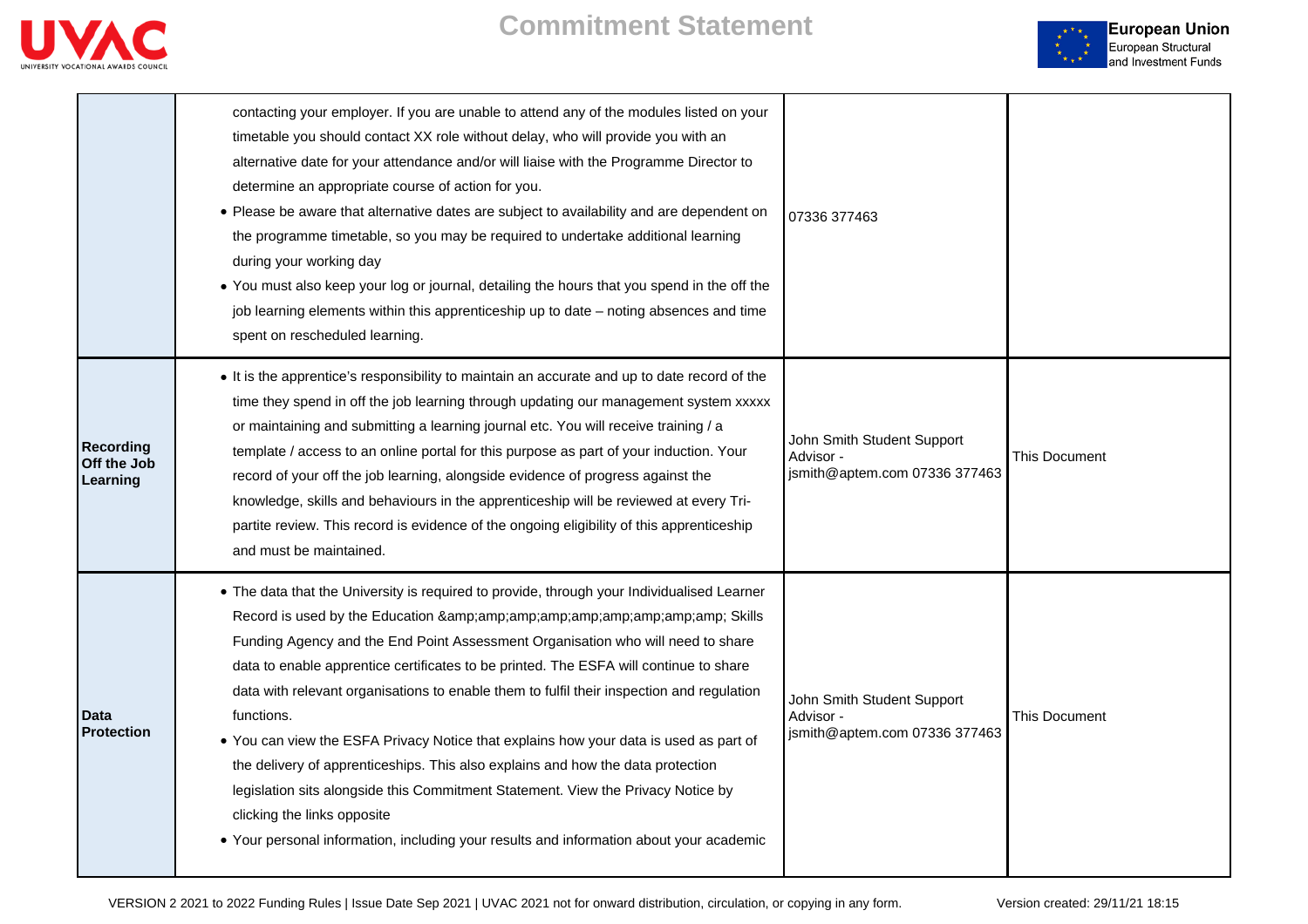

**The Community** 



|                                          | progress and conduct, will be shared between the University and your employer and<br>with other regulatory or professional bodies necessary for the delivery of your<br>apprenticeship and your wellbeing but only where the law allows this sharing to take<br>place, in compliance with the Data Protection Legislation. You can view our Privacy<br>Statement by clicking the links opposite:<br>. You should ensure that any changes to your personal information, including your name,<br>address and contact details are notified to the University and your employer as soon as<br>possible. |                                                                          |               |
|------------------------------------------|-----------------------------------------------------------------------------------------------------------------------------------------------------------------------------------------------------------------------------------------------------------------------------------------------------------------------------------------------------------------------------------------------------------------------------------------------------------------------------------------------------------------------------------------------------------------------------------------------------|--------------------------------------------------------------------------|---------------|
| Safeguardin<br>g &PREVENT                | • You will be briefed about yours and the University's responsibilities and commitments<br>under our Safeguarding and Prevent policy as part of your induction. If you have any<br>concerns, you must contact XX role (see column right for details)                                                                                                                                                                                                                                                                                                                                                | John Smith Student Support<br>Advisor -<br>jsmith@aptem.com 07336 377463 | This Document |
| <b>Equality</b><br><b>&amp;Diversity</b> | • You will be briefed about yours and the University's responsibilities and commitments<br>under our Equality and policy as part of your induction. If you have any concerns, you<br>must contact XX role (see column right for details)                                                                                                                                                                                                                                                                                                                                                            | John Smith Student Support<br>Advisor -<br>jsmith@aptem.com 07336 377463 | This Document |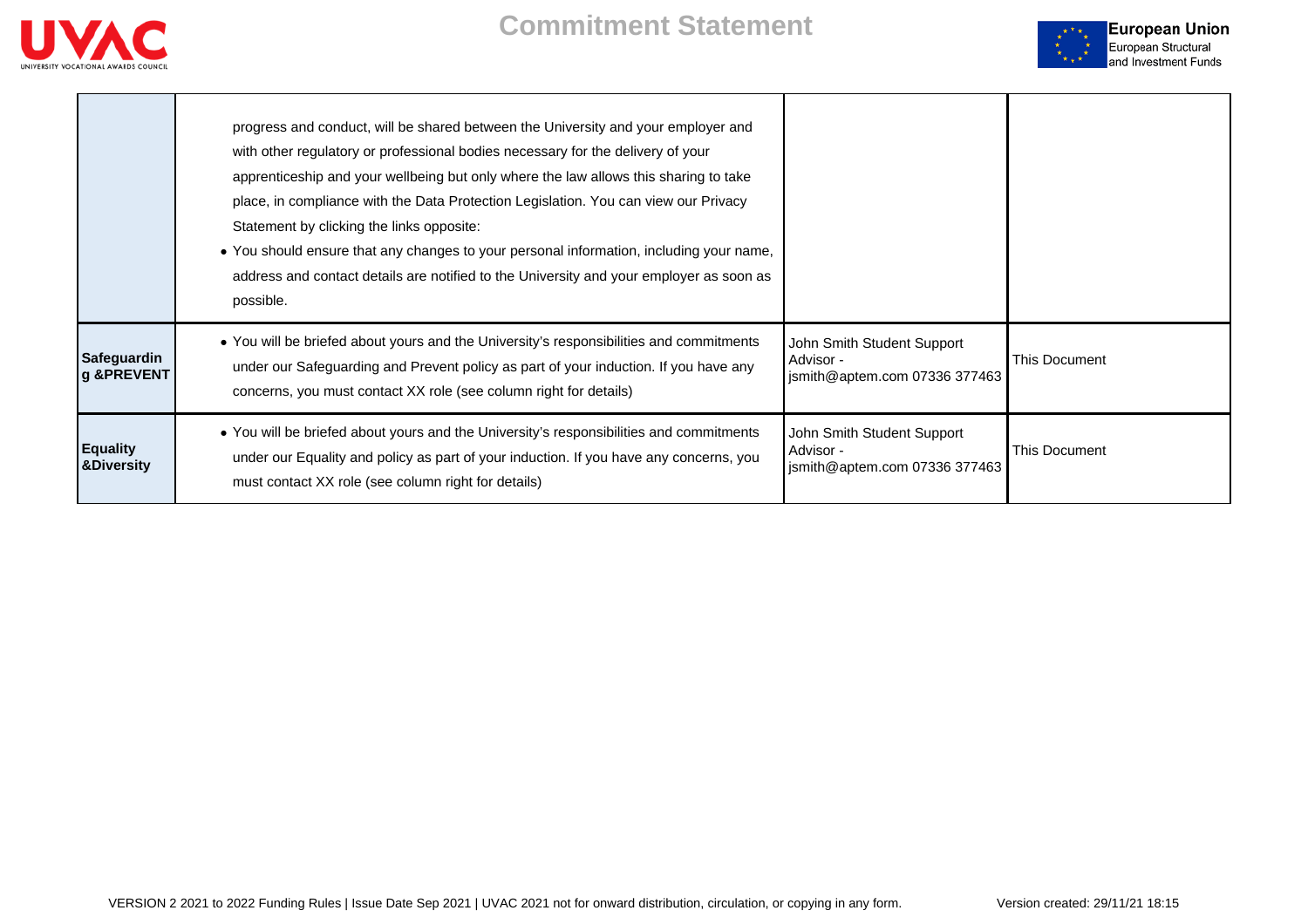



| <b>Bullying</b><br>&Harassmen                                      | • You will be briefed about yours and the University's responsibilities and commitments<br>under our Dignity at Work policy as part of your induction. If you have any concerns, you<br>must contact XX role (see column right for details)                                                                                                                                                                                                                                                                                                                                                                                                                                                                                                                                                                                                                                                                                                                                                                                                                           | John Smith Student Support<br>Advisor -<br>jsmith@aptem.com 07336 377463 | <b>This Document</b> |
|--------------------------------------------------------------------|-----------------------------------------------------------------------------------------------------------------------------------------------------------------------------------------------------------------------------------------------------------------------------------------------------------------------------------------------------------------------------------------------------------------------------------------------------------------------------------------------------------------------------------------------------------------------------------------------------------------------------------------------------------------------------------------------------------------------------------------------------------------------------------------------------------------------------------------------------------------------------------------------------------------------------------------------------------------------------------------------------------------------------------------------------------------------|--------------------------------------------------------------------------|----------------------|
| <b>Health</b><br>&Safety                                           | • You will be briefed about yours and the University's responsibilities and commitments<br>under our Health and Safety policy as part of your induction. If you have any concerns,<br>you must contact XX role (see column right for details)                                                                                                                                                                                                                                                                                                                                                                                                                                                                                                                                                                                                                                                                                                                                                                                                                         | John Smith Student Support<br>Advisor -<br>jsmith@aptem.com 07336 377463 | <b>This Document</b> |
| Raising<br>Queries,<br><b>Concerns</b><br>and<br><b>Complaints</b> | • If you have concerns or queries about your apprenticeship in the workplace you should<br>discuss these with your employer<br>• If you have concerns or queries about your apprenticeship delivered by the university,<br>you should discuss these with the XX role in the first instance. (see column right for<br>details)<br>• In the event that either employer or apprentice have concerns or complaints regarding<br>this apprenticeship that cannot be resolved, you can take further steps using the<br>university complaints process. (see column right for details)<br>• Apprentices and employers may also escalate a query, concern or complaint about any<br>aspect of your apprenticeship to the Education<br>& Skills Funding Agency's apprenticeship<br>service helpline. (see column right for details)<br>• Apprentices and employers can also make a complaint about the University to the Office<br>of the Independent Adjudicators. You must check their guidance about the scope of their<br>complaints process (see column right for details) | John Smith Student Support<br>Advisor -<br>jsmith@aptem.com 07336 377463 | <b>This Document</b> |

# **SECTION 3: Roles and Responsibilities**

This Roles &Responsibilities summary confirms that accountabilities for a successful apprenticeship are shared equally by the employer, apprentice and university. These roles and responsibilities are intended to support the apprentice throughout their apprenticeship to successful completion.

## **3.1. By signing this document, the Apprentice agrees to:**

a) Confirm, by signing this Commitment Statement, that they are paid at least the legal wage for their age and that their contract of employment extends to at least the planned completion date of their end point assessment

VERSION 2 2021 to 2022 Funding Rules | Issue Date Sep 2021 | UVAC 2021 not for onward distribution, circulation, or copying in any form. Version created: 29/11/21 18:15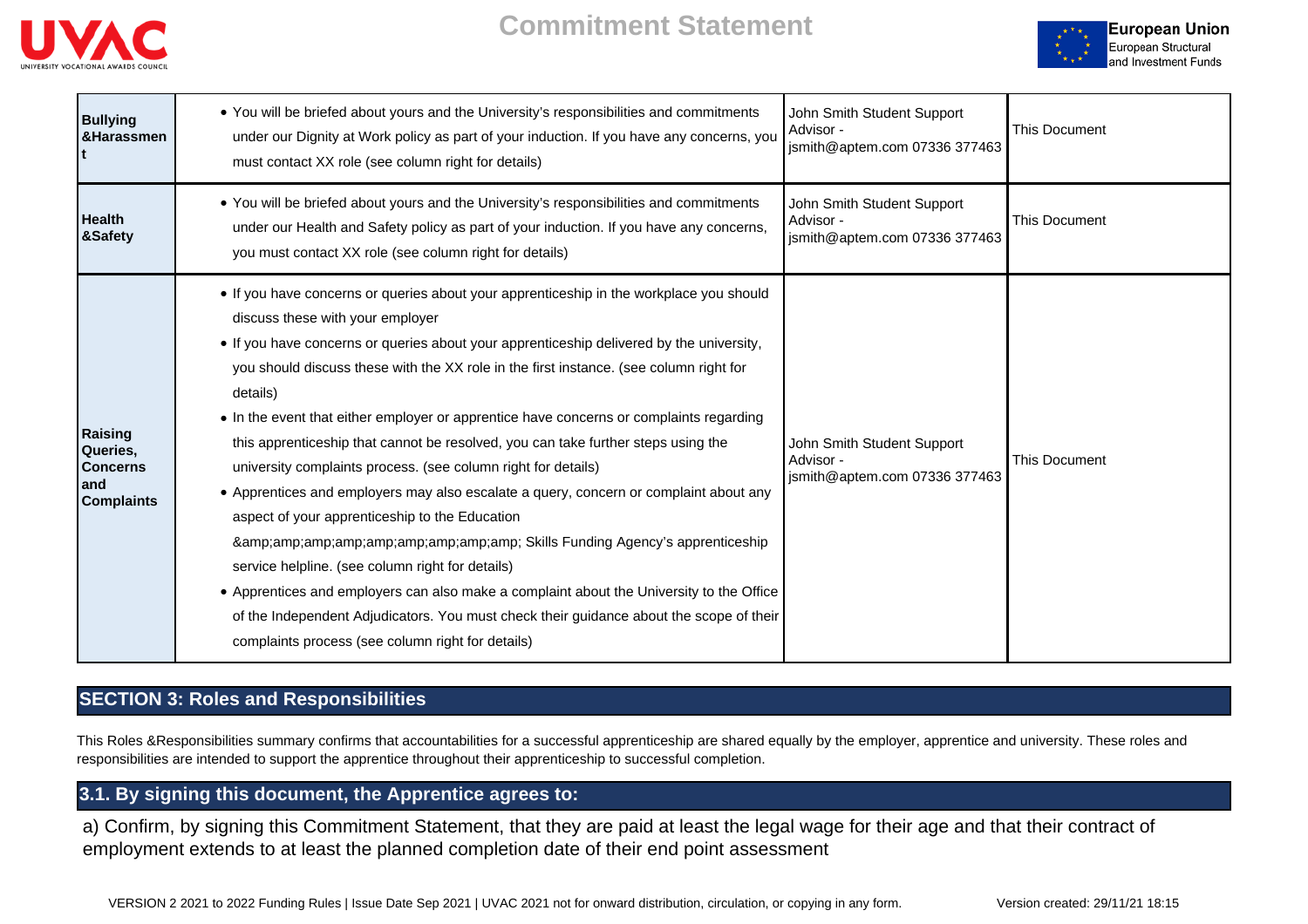



b) Confirm that they are not undertaking another apprenticeship or other Department for Education funded programme at the same time as the apprenticeship covered by this Commitment Statement and have not been asked to contribute to the cost of their training and assessment for their apprenticeship (including through a student loan)

c) Confirm, by signing this agreement, that their employer has confirmed to them that all training and end point assessment set out in the learning plan at Annex A and as required to complete this apprenticeship, including time required to complete English and Maths learning where needed, will be undertaken during their paid working hours

d) Work with their employer and academic mentor to ensure that the individual learning plan set out in Annex A is achieved within working time paid hours as set out in the Apprenticeship Funding Rules. This includes, where needed, working with their employer and the university to update the Individual Learning Plan in Annex A and identify additional learning activities needed to support their learning objectives or achieve the 20% learning minimum hours.

e) This also means that the apprentice must immediately inform their employer and the University if they are absent for any element of their planned off the job learning (see section 2 above for the process), and ensure that this learning is rescheduled.

f) Maintain an up to date and accurate record of off the job learning hours, submitted to the university when requested and shared as part of the Tri-partite reviews as set out in section 2. above

g) Manage their own learning and, with support from their employer and academic mentor, work to meet the targets and timelines needed to complete the apprenticeship training by the planned end date,

h) Undertake the end point assessment, and should this be needed, participate in any further training prior to resitting the end-point assessment

i) Contribute to reviews with the employer and academic mentor to track progress and success in meeting apprenticeship

milestones, and agree any changes needed to the learning plan to address performance or support enhanced learning opportunities j) Inform the University and their employer if personal circumstances change that will affect completion of the apprenticeship,

accuracy of personal details held by the university or that will change the planned end date of the apprenticeship k) Proactively identify any issues or barriers to successful completion of this apprenticeship and raise these quickly with their

employer and academic mentor, working with both to implement any action needed

l) Raise any queries or complaints regarding the apprenticeship through the university process, and to the ESFA where needed as set out in section 2.

m) Agree with the employer and University when learning is complete, and they are ready to undertake the End-point Assessment n) Participate in course feedback and apprenticeship evaluation to support the continuous improvement of the programme for

current and future apprentices.

o) Take opportunities that arise to support other current and future apprentices to benefit from their apprenticeship

# **3.2 By signing this document, the Employer and the apprentice's day to day manager agree to:**

a) Confirm, by signing this Commitment Statement, that their apprentice is paid at least the legal wage for their age and that their contract of employment extends to at least the apprentice's planned end point assessment completion date b) Confirm that their apprentice is not undertaking another apprenticeship or other Department for Education funded programme at the same time as the apprenticeship covered by this Commitment Statement, and that their apprentice has not been asked to contribute to the cost of their training and assessment for their apprenticeship (including through a student loan). c) Confirm, by signing this agreement, that all training and end point assessment set out in the learning plan at Annex A and as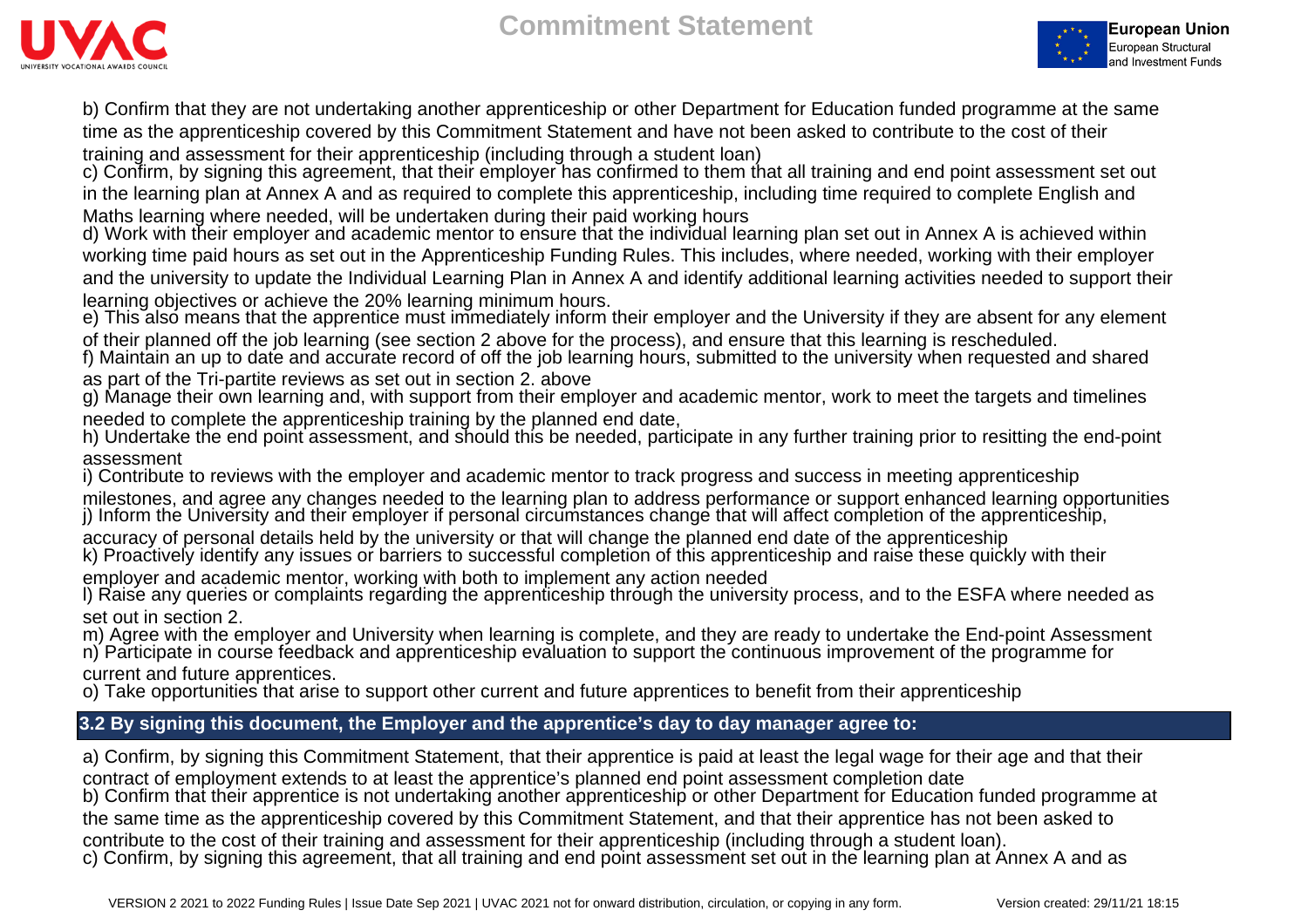



required to complete this apprenticeship, including time required to complete English and Maths learning where needed, will be undertaken during the apprentice's paid working hours and that this has been communicated and confirmed to their apprentice d) Provide a working environment that meets current health and safety and employment wages legislation to enable their apprentice to work and learn safely for the duration of the apprenticeship

e) Work with their apprentice and the university to deliver the individual learning plan set out in Annex A, providing the apprentice with access to the on-the-job knowledge, skills and experience, resources and opportunities needed to achieve this apprenticeship. This includes, where needed, working with the apprentice and the university to update the Individual Learning Plan in Annex A and identify additional learning activities needed to support the apprentice's learning objectives or to achieve the 20% learning minimum. f) Support the university to comply with funding rules and collate evidence to confirm ongoing apprentice and apprenticeship eligibility for funding

g) Ensure that the apprentice has time to complete the off the job learning elements which are required for their apprenticeship within the apprentice's paid working hours. This is a requirement for this apprenticeship to remain eligible for funding h) This also means that the employer must check that the University is aware when their apprentice is absent for any element of

their planned off the job learning (see 1.4 above for the process) and ensure that the apprentice is able to take the time within their paid hours after their return to complete the rescheduled off the job learning.

i) Support the apprentice to manage their own learning, and provide appropriate support and supervision in their typical working day to meet the requirements of this apprenticeship

j) Enable the line manager and/or academic mentor to support and guide this apprentice to carry out their day-to-day role and to meet the targets and timelines needed to complete the apprenticeship by the planned end date

k) Attend and contribute to reviews with the apprentice and university, providing evidence and feedback on progress at work and

success in meeting apprenticeship milestones, evidence of their off the job learning, and agree any changes needed to the learning plan supporting the apprentice to address performance or access enhanced learning opportunities

l) Ensure that the apprentice attends and participates in the learning planned for this apprenticeship, to meet the off the job learning requirements for this apprenticeship programme set out in Annex A and Section 1.3 are achieved within working time paid hours as set out in the Apprenticeship Funding Rules

m) Ensure that the apprentice maintains an up to date and accurate record of their off the job learning hours, submitted to the university when requested and shared as part of the Tri-partite reviews as set out in section 2. above . This evidence is a requirement for this apprenticeship to remain eligible for funding

n) Inform the University promptly if there are organisational or apprentice circumstance changes that will affect completion of the apprenticeship or change the planned end date

o) Make timely and accurate entries in the employer apprenticeship service account, or for non-levy employers, make timely contribution payments to ensure that provider payments are triggered

p) Proactively identify any issues or barriers to successful completion of this apprenticeship and raise these quickly with the university and apprentice, working to implement any action needed

q) Seek to resolve any queries or complaints regarding the apprenticeship through the university process, and to the ESFA where needed as set out in section 1.

r) Agree with the apprentice and University when learning is complete, and the apprentice is ready to undertake the End-point Assessment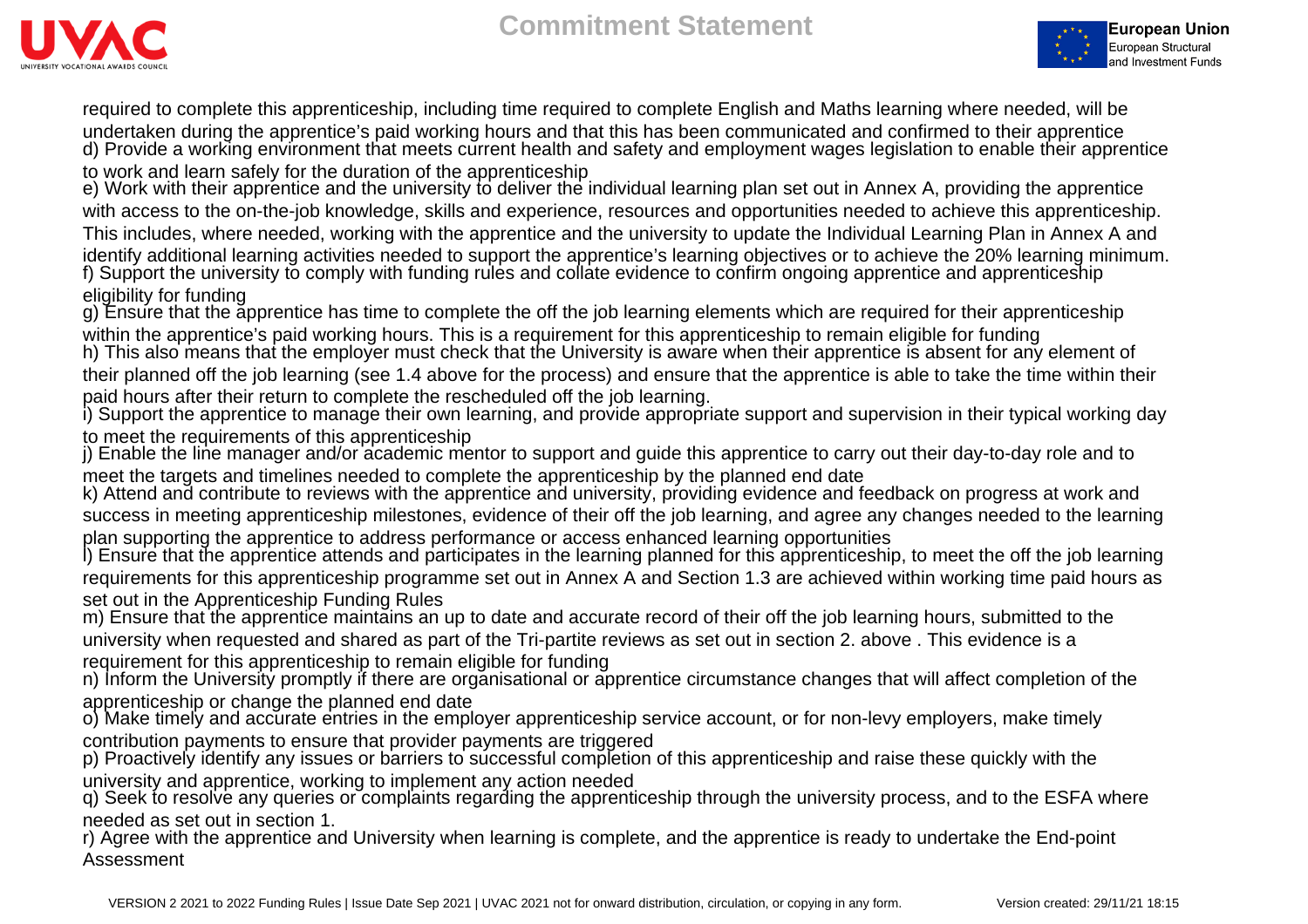



s) Ensure that the apprentice undertakes the end point assessment, and should this be needed, participates in any further training prior to resitting the end-point assessment,

t) Participate in course feedback, impact assessment and evaluation to support the continuous improvement of the programme for apprentices and employers

u) Take opportunities to promote and publicise the successful completion of this apprenticeship and the benefits of the apprenticeship programme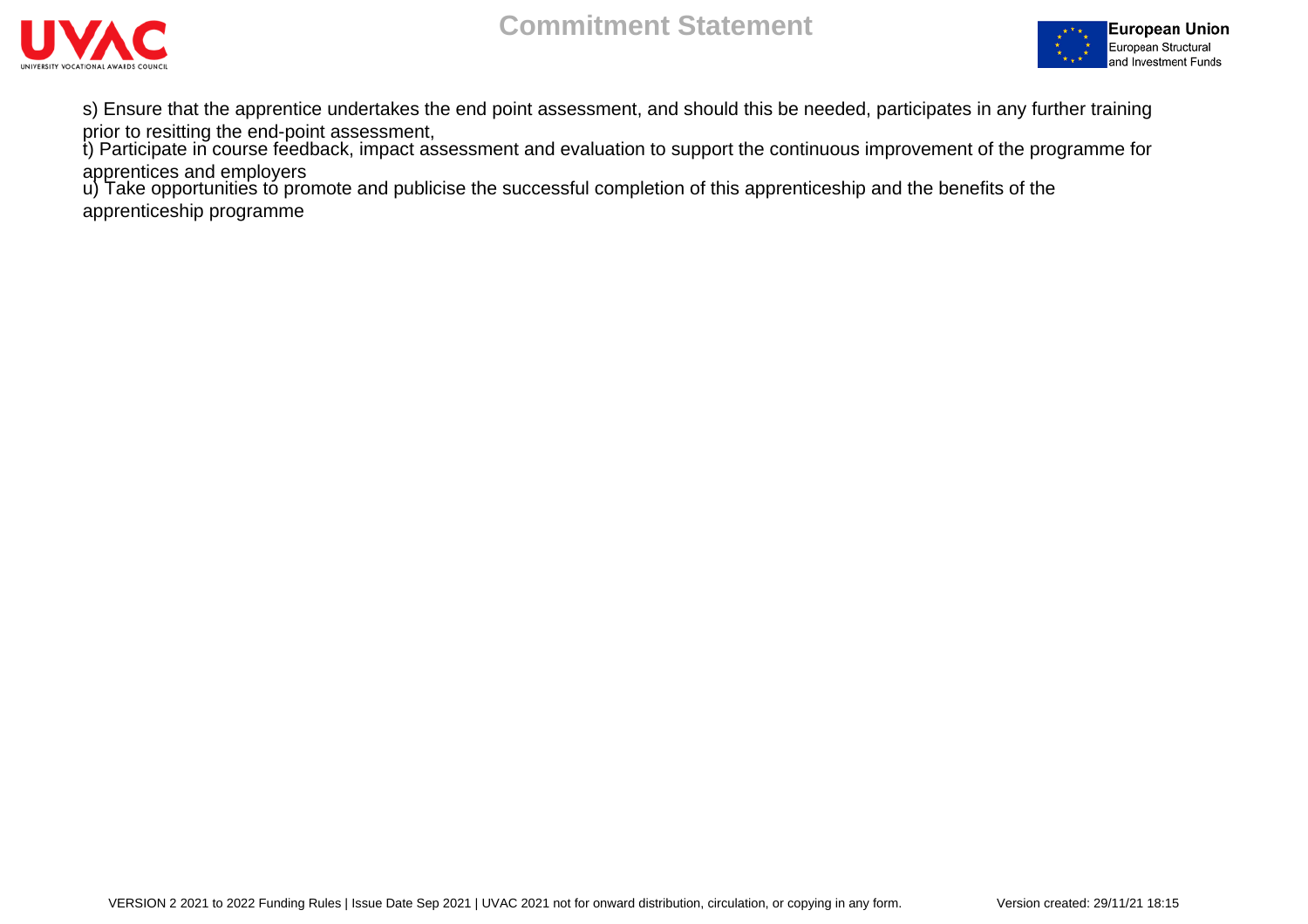



## **3.3 By signing this document, the University and any subcontractor<sup>7</sup> delivering any part of this apprenticeship agrees to:**

a) Confirm that all elements included in the apprenticeship training and assessment price and set out in the learning plan for this apprentice in annex A are eligible for funding as set out in the apprenticeship Funding Rules.

b) Provide a learning environment that meets current health and safety legislation to enable the apprentice to learn safely for the duration of the apprenticeship

c) Work with the apprentice and employer to comply with the apprenticeship funding rules, providing an evidence pack that confirms eligibility for funding

d) Provide an induction programme, that explains the Individual Learning Plan set out at Annex A and key university and apprenticeship policies and offer support and guidance throughout the apprenticeship programme.

e) Work with the employer and their apprentice to maintain a current and accurate Commitment Statement and Individual Learning Plan based on the needs of the apprentice.

f) Work with the apprentice and their employer to deliver the individual learning plan set out in Annex A, providing the apprentice with access to the off the job knowledge, skills and experience, resources and opportunities needed to achieve this apprenticeship. This includes, where needed, working with the apprentice and the university to update the Individual Learning Plan in Annex A and identify additional learning activities needed to support the apprentice's learning objectives or achieve the 20% minimum. g) Support the apprentice to manage their own learning, by ensuring sufficient resources, support, access to materials in their typical

working day to meet the off the job requirements of this apprenticeship, including undertaking the end point assessment. This also means that when the apprentice is absent during a planned off the job learning element (see 1.4 above for the process), the

University must work with the employer and apprentice to reschedule this learning and ensure that the apprentice can complete the of the job learning set out in Annex A

h) Enable the line manager and/or workplace mentor to support and guide this apprentice, to carry out their day-to-day role and to meet the targets and timelines needed to complete the apprenticeship by the planned end date by providing a summary of off the job and on-the-job learning needed, contained at Annex A

i) Manage and oversee the delivery led by the subcontractors identified in section 1

j) Lead reviews with the apprentice and employer, providing evidence and feedback on progress to track success in meeting apprenticeship milestones, and agree any changes needed to the learning plan to support the apprentice to address performance or access enhanced learning opportunities

k) Track attendance and participation to meet the off the job learning requirements for this apprenticeship programme and inform the employer where the apprentice is absent from planned sessions

l) Provide the apprentice with the means to maintain an up to date and accurate record of their off the job learning hours and ensure that this is reviewed at every Tri-partite review.

m) As soon as the progress reviews and supporting evidence indicates that the training period may be completed ahead of schedule, or require additional time, the university will propose revisions to the learning plan and if agreed, update the Commitment Statement and reissue to all signatories.

n) Where this results in completion in less than the initial agreed off the job learning hours ( or more ), the University will produce a statement summarising the volume changes, for agreement by employer and apprentice that this learning has been sufficient o) Use apprentice and employer data only for the purposes and in accordance with the University and ESFA Privacy Statements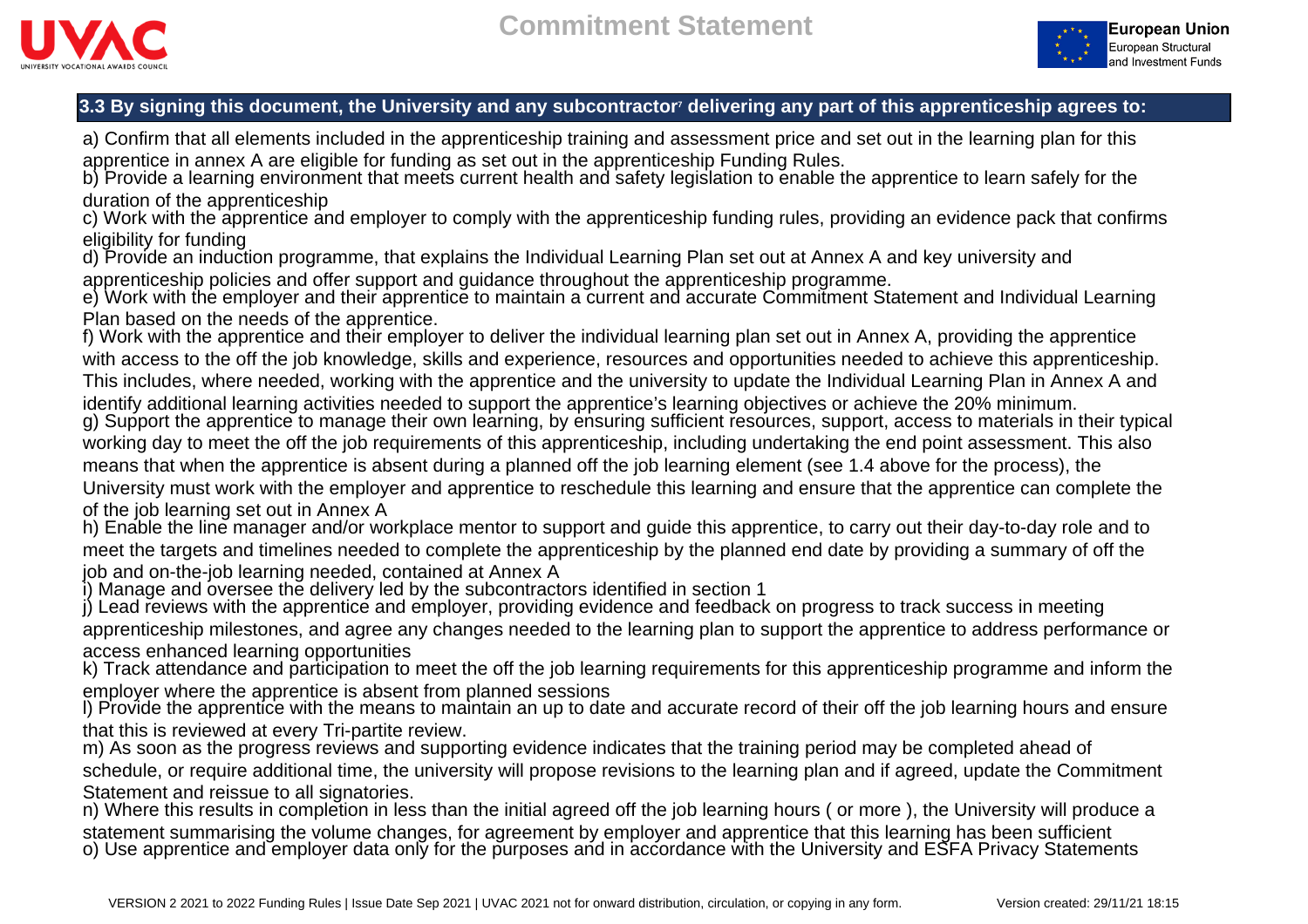



p) Inform the employer if there are changes that will affect completion of the apprenticeship or change the planned end date q) Make timely and accurate entries into the ILR to ensure that employer apprenticeship service accounts are accurate payments

## are triggered promptly

r) Proactively identify any issues or barriers to successful completion of this apprenticeship arising from university, employer or

apprentice and raise these quickly with the employer or apprentice, working to implement any action needed s) Seek to resolve any queries or complaints regarding the apprenticeship through the university process, supporting the apprentice

or employer to escalate to the ESFA where needed as set out in section 1.

t) Agree with the apprentice and University when learning is complete, and the apprentice is ready to undertake the End-point Assessment

u) Provide certification required as part of the apprenticeship

v) Where needed, provide a 'Record of Achievement' for part completion of an apprenticeship

w) Enable employer and apprentice participation in course feedback, impact assessment and evaluation to support the continuous

improvement of the programme for apprentices and employers and take action on this feedback

x) Take opportunities to promote and publicise impact and success for employer, apprentice and the wider apprenticeship programme

<sup>7</sup>every subcontractor holding a contract for delivery of training as part of this apprenticeship is bound by this commitment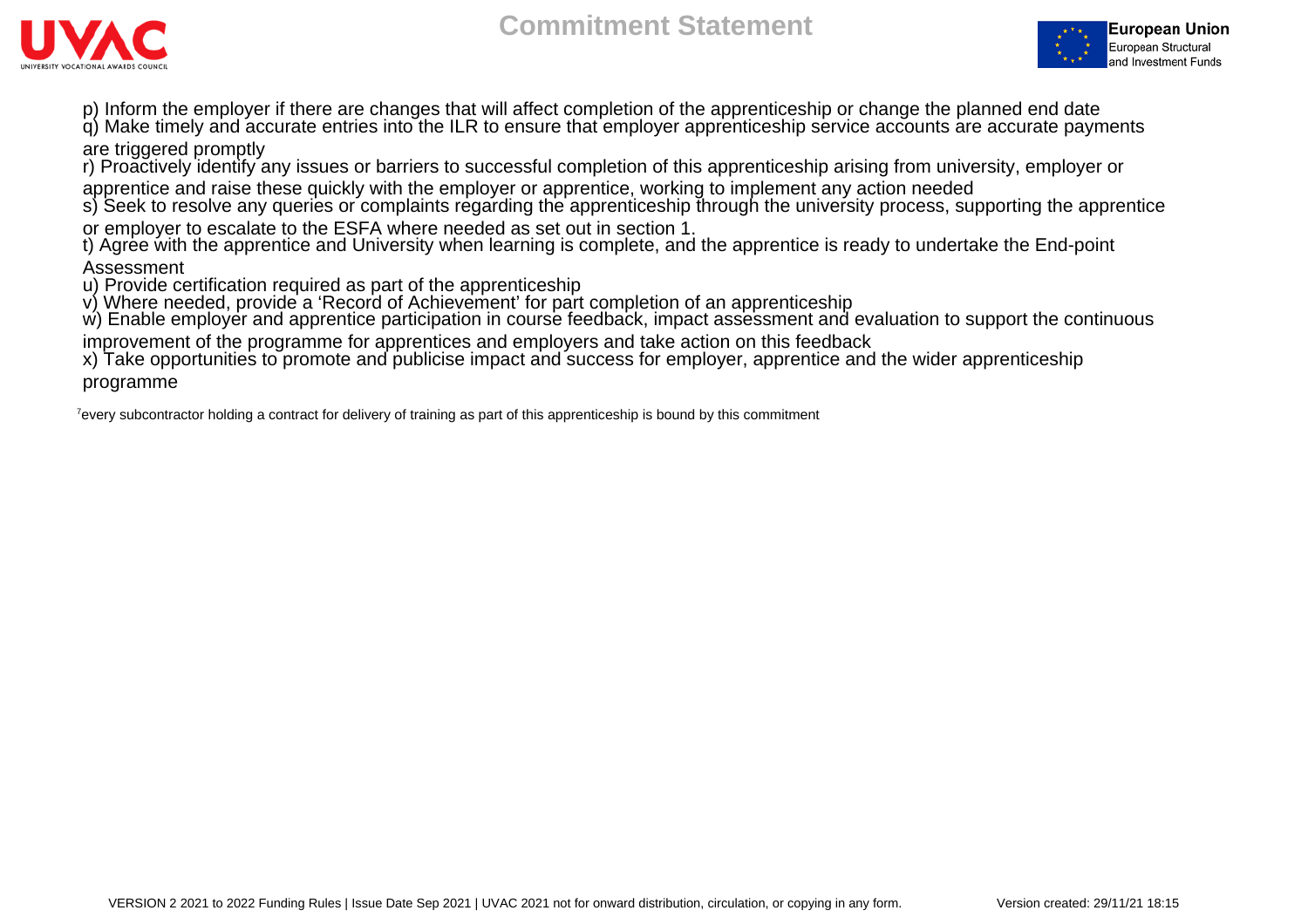



# **3.4 Additional Considerations**

## Additional Conditions Go Here

## **ANNEX A: Individual Learning Plan**

This Individual Learning Plan sets out the indicative schedule for each component and activity undertaken by the apprentice to develop competency during this apprenticeship. The ILP indicates where these are part of the off the job learning needed to meet individual objectives and 20 % minimum, and which organisation will be leading delivery of each component. Dates may change in line with each apprentice's progress in which case this document needs to be updated, signed by all parties and reissued by the university, so that the Commitment Statement remains an up to date plan and record of the apprenticeship content and journey. This section also includes the outcomes of the initial assessment and resulting exemptions, any gaps in knowledge skills or experience or prior learning agreed and confirms the plan for English &maths or additional learning support as part of this apprenticeship.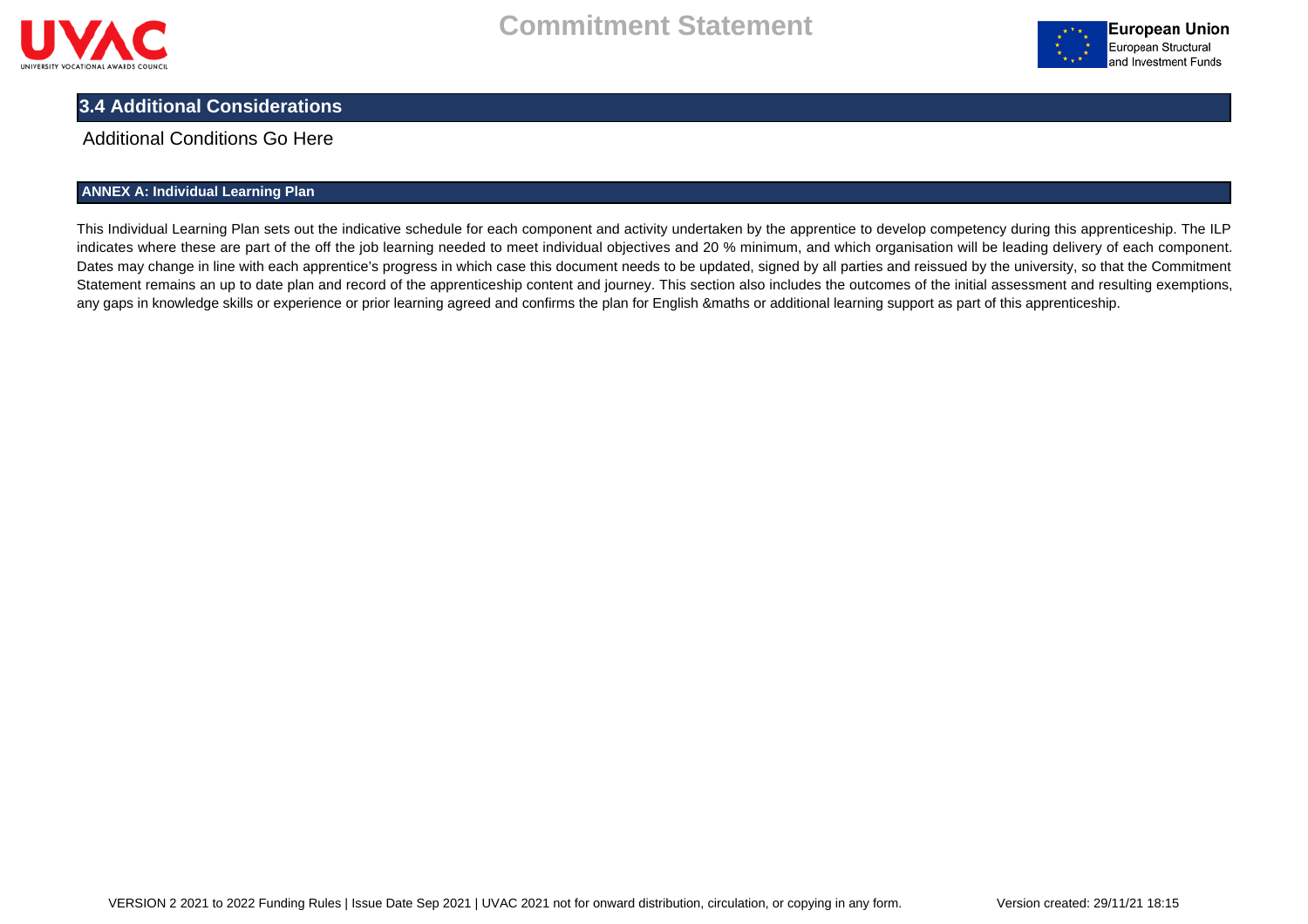



| A.1. Employer Impact / Outcomes /Objectives<br>(summary from employer discussions and TNA) | Measurement & Target |
|--------------------------------------------------------------------------------------------|----------------------|
| Unsupervised Patrol                                                                        | Achieved by Week 46  |

| A.2. Apprentice Impact / Outcomes / Objectives<br>(summary from employer discussions and INA) | Measurement & Target  |
|-----------------------------------------------------------------------------------------------|-----------------------|
| Independent Patrol Status                                                                     | Signed off by Week 42 |

| <b>A.3. PRIOR LEARNING &amp; EXEMPTIONS</b><br><b>Initial Assessment Outcomes</b> (Evidence of prior learning against the Standard from INA<br>Rationale) | 'Impact /<br><b>Action</b> | Duration Time (hours, days or<br>weeks reduced) | <b>Off the Job Time</b><br>(hours day or weeks reduced) |
|-----------------------------------------------------------------------------------------------------------------------------------------------------------|----------------------------|-------------------------------------------------|---------------------------------------------------------|
|-----------------------------------------------------------------------------------------------------------------------------------------------------------|----------------------------|-------------------------------------------------|---------------------------------------------------------|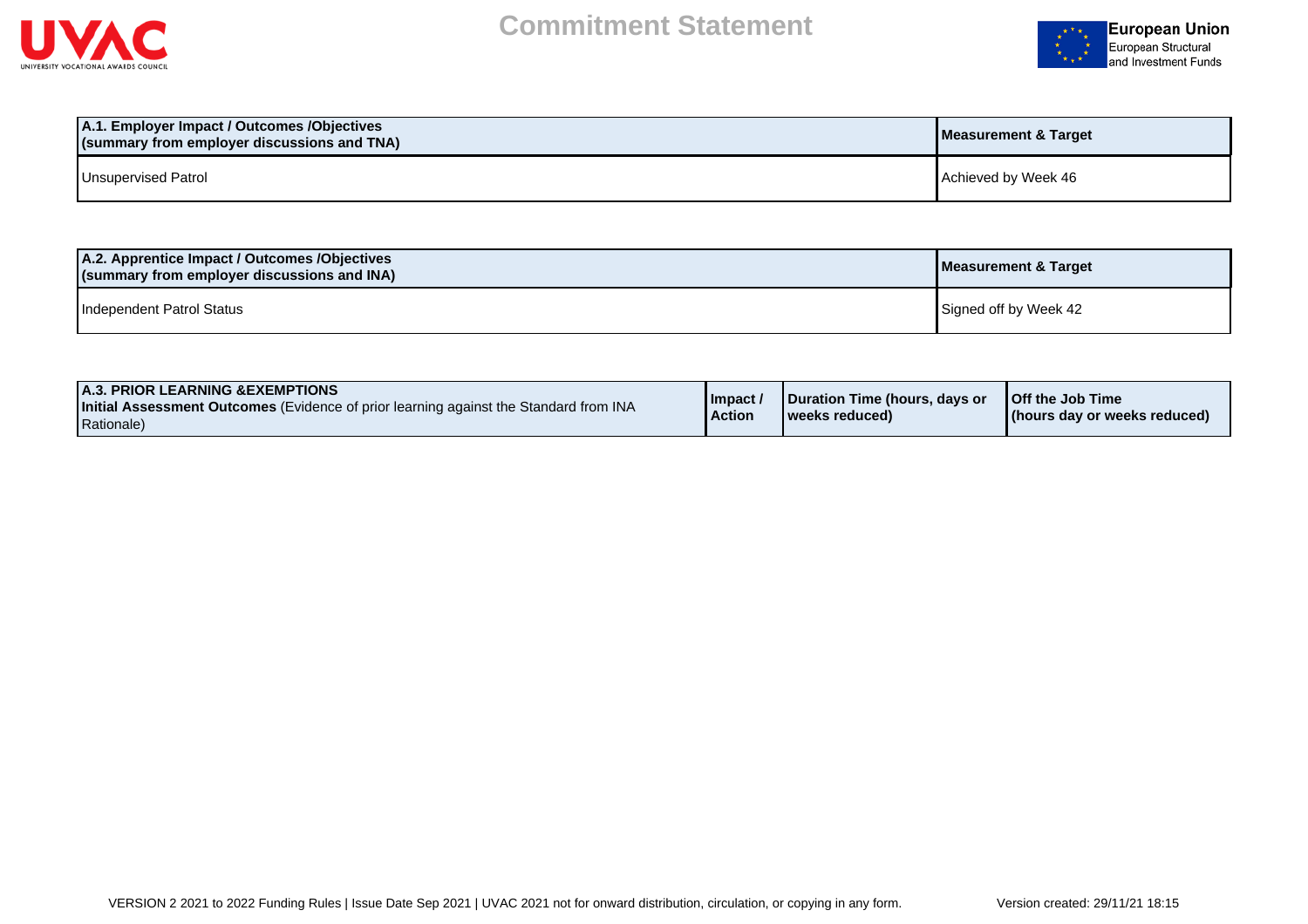



## **Apprenticeship Individual Learning Plan & Schedule**

Your Apprenticeship Individual Learning Plan sets out the individual elements and modules within your apprenticeship that have been designed to meet your learning objectives and meet the knowledge and skills gaps identified in your Initial Needs Assessment. As part of your apprenticeship, you and your employer agree to set aside time for you to participate in the off the job learning scheduled in sections A and B, away from your usual work tasks but during your normal working paid time. This off the job learning must make up at least 20 % of your working time. This off the job learning is complemented by the time you spend learning on the job, and both combine to provide you with the knowledge and skills, and the practice needed to demonstrate competency in your role preparing you for your End-point Assessment.

The number of hours off the job learning that have been scheduled for you are set out in section 1 and detailed in your learning plan in sections A and B. Your Individual Learning Plan below highlights when, and in which modules, this planned off the job learning will take place, and how many hours you might expect to spend on each element. This will enable you to plan for this time in advance and to track whether your time spent in off the job learning is on schedule. During your apprenticeship we may also need to agree additional off the job activity to support your learning, or to ensure that at least 20% of your working time is taken in learning and practice. This will be discussed and agreed with you and your employer as part of your regular Tripartite review meetings.

Your progress against the learning objectives in this Annex form the core of your regular Tri-partite meetings as set out in section 1.4. You must track and provide evidence that your off the job learning hours are being met and are on schedule, following the process set out in section 2. You must also raise any barriers to achieving this learning in your paid time as set out in this plan, or opportunities to further your learning.

#### **Section A – Occupational Knowledge Skills and Experience Learning Plan<sup>8</sup>**

| <b>Component Activities - Module Title and Topic</b> | Schedule <sup>9</sup>                    | <b>Activities / Modes/ Milestones</b> | Delivery<br>  Organisation | Total Hours | $\vert$ No. Off the<br><b>Job Hours</b> |
|------------------------------------------------------|------------------------------------------|---------------------------------------|----------------------------|-------------|-----------------------------------------|
| Module 1 - Nursing Essentials                        | Lectures and<br>Seminars over 6<br>weeks | Lectures and Seminars over 6 weeks    | Aptem University           | 200         | 200                                     |
| Module 2 - Remaining Modules                         | Lectures and<br>Seminars                 | Lectures and Seminars                 | Aptem University           | 607         | 607                                     |
|                                                      |                                          |                                       | Hours Totals               | 807         | 807                                     |

<sup>8</sup>It should be clear which elements of the commitment statement have been used towards the calculation of the 20% requirement and which have not. The total initial planned number of off-the-job training hours is included in section 1.3

<sup>9</sup>This should include key milestone dates when mandatory or other qualification achievements are planned